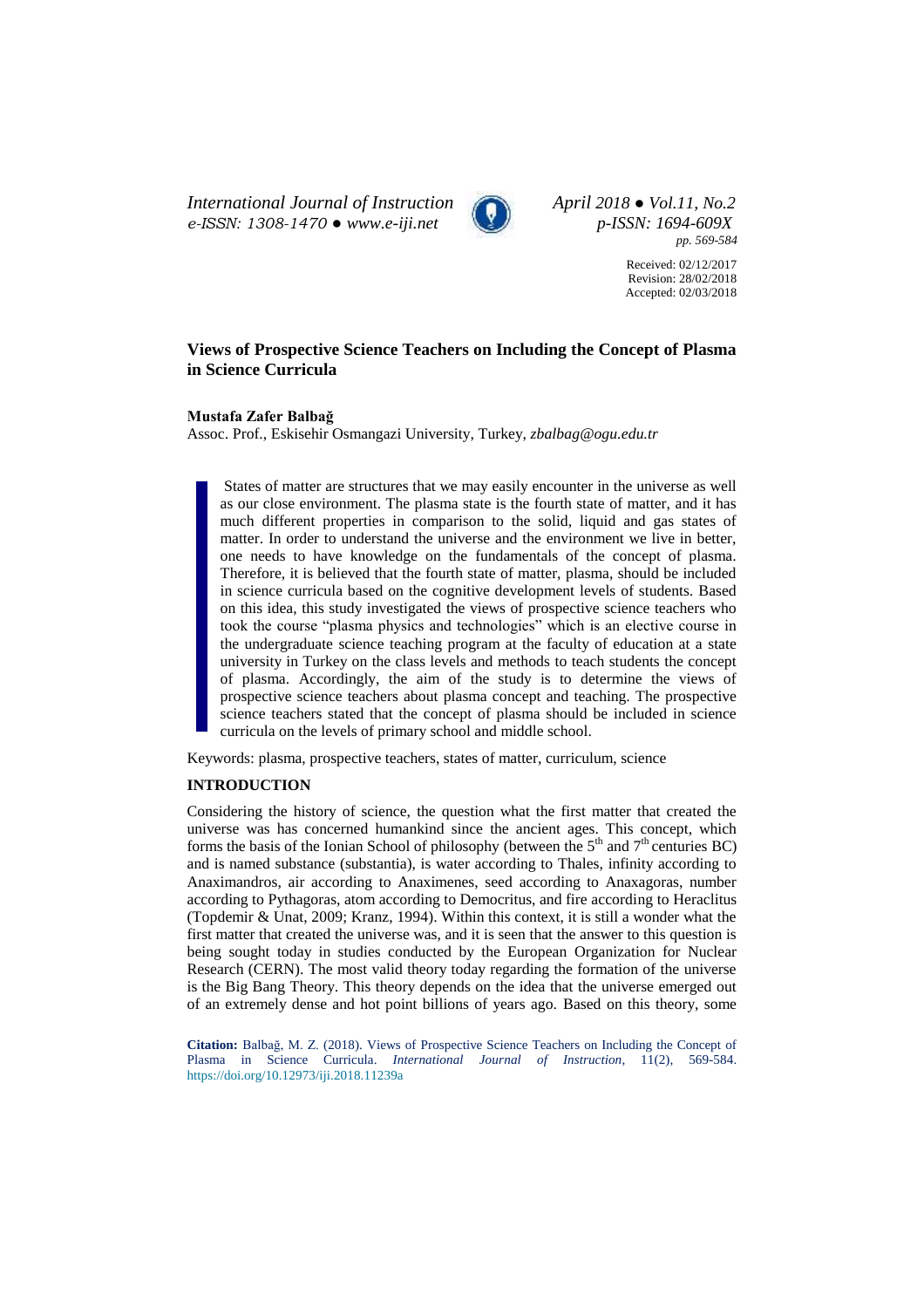scientists argue that the first state of matter may have been fire, therefore, plasma. Today, on the other hand, plasma is accepted as the fourth state of matter, following the solid, liquid and gas states. Considering the quantities found in the universe, the plasma state is much more abundant than the other states. It is stated that 99% of the universe is in the state of plasma.

Plasma is a state which we can easily encounter in the universe and in our close environment. If enough energy is provided to matter in its gas state, the fourth state of plasma may be created. Development of stable-state Direct Current (DC) arc discharge in 1808 by Sir Humphry Davy and development of the high voltage DC electrical discharge tube in 1830 by Michael Faraday and his colleagues were the first studies that led to the discovery of the fourth state of matter. Electrical discharge in gases was later studied by Sir William Crookes, and in 1879, Crookes stated that an ionized gas is the "fourth state of matter". For the first time in 1929, Irving Langmuir named an ionized collection of gas as "plasma" (Tonks & Langmuir, 1929). Thus, plasma is also stated to be ionized gas. Today, on the other hand, in addition to ionized gas atoms, it is known that the plasma state is also a high-energy state that contains electrons, photons, neutral atoms, negative ions, positive ions, radicals, and stimulated atoms and molecules (Tanenbaum, 1967). From our close surroundings to further away, examples of the fourth state of matter may be listed as fire, lightning, thunder, auroras, the ionosphere, the magma layer, neon advertising lights and xenon lights of cars, fluorescent lights at our homes, the sun, the stars, interstellar space, Van Allen belts, solar winds and supernovas. There are also plasma sources that are used in laboratory studies which produce plasma (Grill, 1993).

Plasma is described as a collection of positively and negatively charged particles that are electrically neutral together and move in random direction. That is, plasma consists of a collection of free-moving electrons and ions, and atoms that lost their electrons. While plasma is confused with gases very frequently, it is a structure that has various properties. An important characteristic of plasma is that it behaves as a neural structure although it consists of charged particles. Although it is electrically neutral, it interacts with electrical and magnetic fields. Additionally, plasma is conductive, and the particles inside it move collectively (Grill, 1993).

In the light of all these, it is highly important that the concept of plasma, which has various characteristics, is used in science education. This is because today, the concept of plasma and technologies related to it are already in our lives. Regarding the history of plasma, it is seen that studies that started in the 1800s in the world are still very new for Turkey. Especially considering that various objects and events we observe around us are related to the concept of plasma, it should be inevitable that the basics of this concept are used in science curricula within the Turkish education system. It is seen that the concept of plasma is introduced on the level of 9th grade in high school in the Turkish education system. It was observed that the concept of plasma was not included at all up to the 9th grade in high school, but some teachers who have a bit of knowledge on it verbally mentioned it as the fourth state of matter. In summary, students are not taught the concept of plasma up to the 9th grade in high school. However, the concept of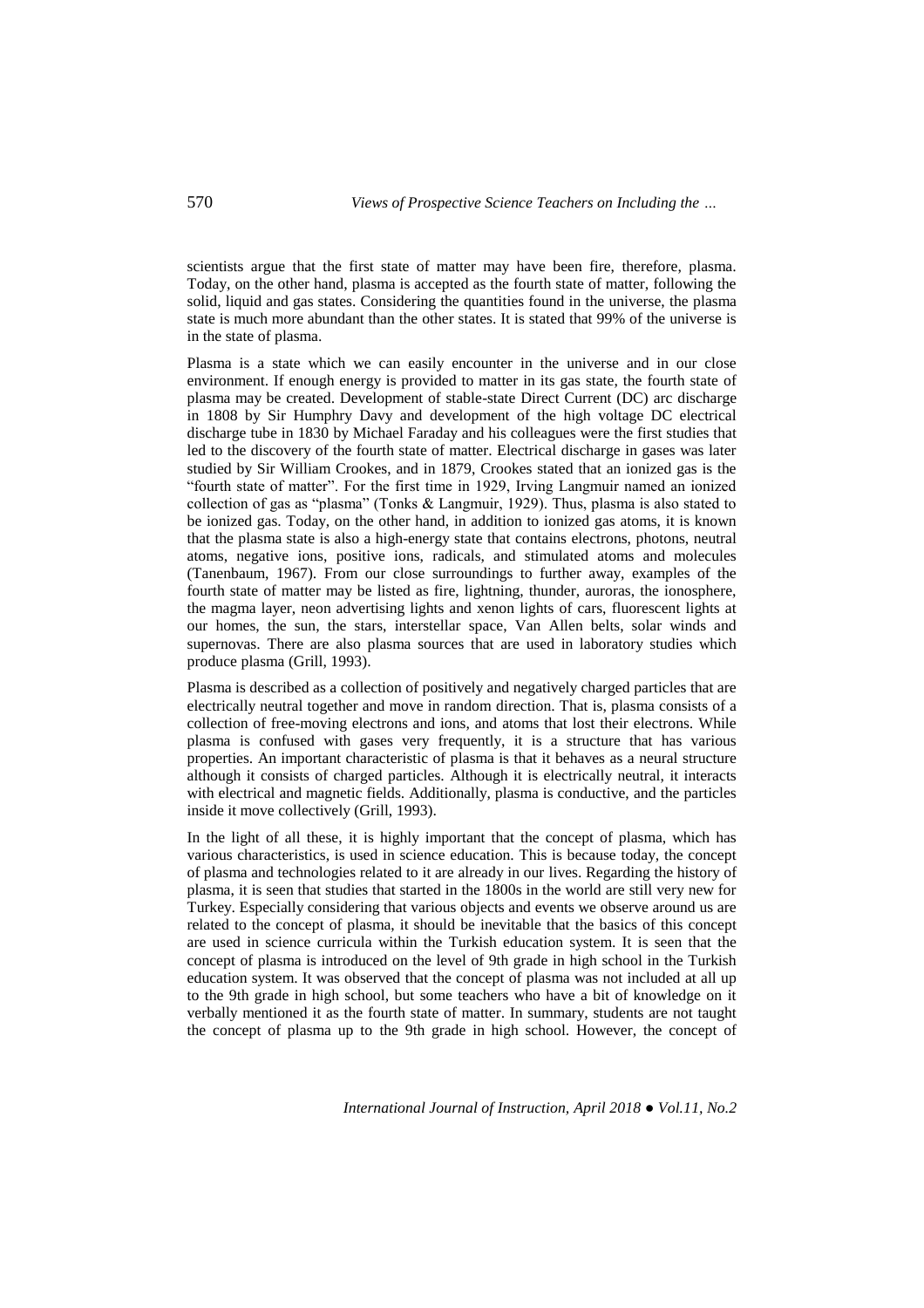plasma is so close to us. The sun we see when we wake up, the stars we observe at nights, lightnings and thunders that get our attention on rainy days, flames that come out when we turn on the stove, fluorescent and neon lights we use at our homes, xenon lamps in our cars, the candle, lighter and match flames that we need occasionally, plasma televisions we use at home, all these are based on the concept of plasma. Children observe these starting at very early ages, but they are not able to get an idea on the basic structure or these and how they can work. They do not even have any idea about the concept. This situation shows the need for and importance of teaching the concept of plasma.

Concept teaching is one of the main subjects of science education in primary education (corresponding to primary schools and middle schools in Turkey). Effective science education facilitates students' development of research skills related to concepts and conceptual systems that constitute the foundations of their creativity and scientific thinking (Başar, 1992). Learning the basic concepts of science correctly in the primary education process is highly important for learnings that will take place in future years (Çiçek, 2008). This is because misunderstandings and misconceptions of students affect future learnings of them and create a resistance against change (Hewson & Hewson, 1983; Nakhleh, 1992; Pardo & Partoles, 1995; Zoller, 1990). One of the factors that affect learning is, as strongly focused on by Ausubel (1963), the preliminary knowledge of the student. If students are able to relate new information to their existing knowledge while learning a new thing, they can achieve meaningful learning and apply this to different problem situations. Therefore, teaching them the basics of the concept of plasma by considering their cognitive development will lead them to not only make sense of their close surroundings but also meaningfully learn about various subjects based on the concept of plasma in the future. The results of this study agreed with this idea, because almost all of the prospective science teachers who participated in the study stated that the concept of plasma should be included on the levels of primary school and middle school. This outcome is also important in terms of the vision of science curricula. The objective of science curricula is to train all students as scientifically literate individuals. According to the Turkish Ministry of National Education (MEB), scientifically literate individuals are individuals who investigate, inquire, make effective decisions, solve problems, are self-confident and open for collaboration, communicate effectively, and learn throughout their lives with awareness on sustainable development (MEB, 2017). Individuals' investigation, inquiry and creation of necessary ways of solution may only be possible by their awareness of scientific problems with an innovative approach. This foundation is also a requirement for them to become useful for their country. This will be possible by developing modern education programs and bringing them up to a level that will meet the expectations of the times (Varış, 1996). In this sense, the purpose of this study was to investigate the views of prospective science teachers on at what point and how the concept of plasma, should be included in science curricula considering the cognitive development of students.

How the concept of plasma should be included in the primary school and middle school science curricula and which goals and limitations it should have, are issues that need to be discussed. Based on the expertise and experience of the researcher in the field of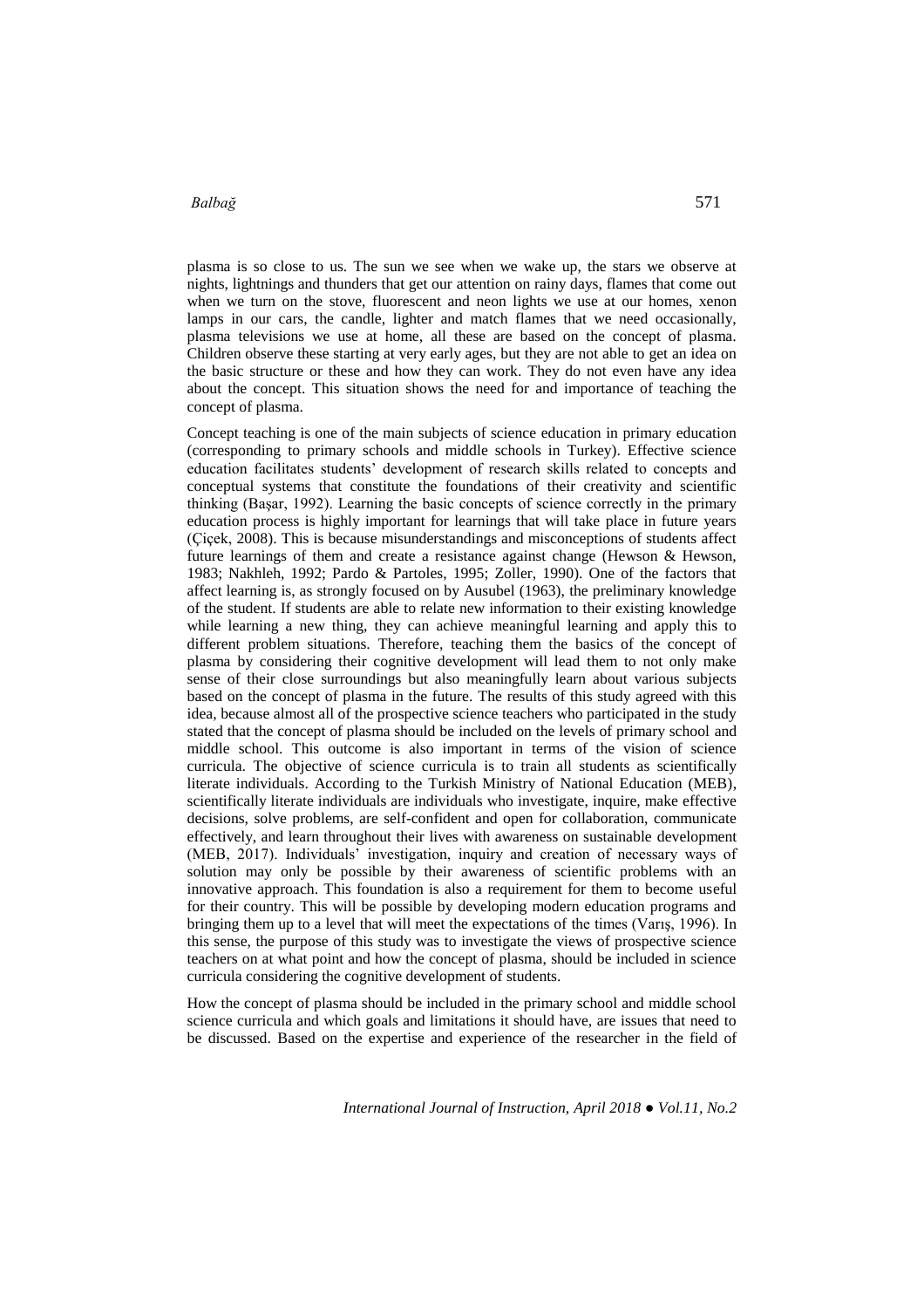plasma, the results of this study suggest that it would be suitable to introduce the concept of plasma much earlier than the 9th grade in high school, preferably on the levels of primary school and middle school. The exact levels on which and the ways how the concept will be introduced may be determined by studies conducted by expert teams who organize the curricula in the education system. With this study, it was aimed to propose ideas to committees working on curricula. While presenting such studies, it should not be sufficient to only determine a current issue and express its necessity. It is definitely a must to conduct detailed studies regarding how to include current science subjects that are thought to be necessary in curricula. In order for subjects that are considered for inclusion in primary school and middle school science curricula to be integrated, firstly, their necessity for the education-training system should be emphasized, problems of understanding other disciplines created by exclusion of the subject should be determined, and attention should be paid to the relationship of such subjects with the environment and being able to explain frequent events in the environment, as well as achieving integration with the world while doing all these (Bülbül, 2009).

Moreover, if the subject will be included in curricula, the ways to include it should be investigated from different perspective. For example: How much necessity is there? What kind of goals should one determine? On what class level should it be introduced? Under which subject titles should it be provided? Which outcomes should be aimed? Through which methods and techniques should it be provided? It should be noted that, the thinking process in this study might not have been as detailed as that of a curriculum design expert. However, it is expected that the views of last-year prospective science teachers will provide a contribution in the context of the research questions. The reasons that this study was conducted with prospective science teachers were that they had taken an elective course about the basics of plasma physics, that is, they had sufficient field knowledge regarding the basics of the subject, they were easily accessible and consulted. There are difficulties in reaching officially employed teachers who are appointed by the state, and issues regarding intense paperwork and formalities.

Additionally, in the light of the experiences of the researcher, it was seen that the knowledge of science teachers on the concept of plasma is very limited. It is known and declared on various platforms that teachers in Turkey should improve themselves. In this sense, it becomes a significant outcome that teachers, who are at the center of transformation, adapt to changes in the world and increase their professional development towards their field in a positive way (Bilgin & Balbağ, 2016). In case the results presented by this study affect curricula, it will be possible to open in-service training courses where teachers will get themselves up to date.

#### **Purpose of the Study**

The purpose of this study is to reveal the views of prospective science teachers on the concept of plasma and teaching. Therefore, this study is of high importance. For this purpose, the prospective science teachers were asked to answer the following questions:

1) What are the views of science teacher candidates regarding the concept of plasma to be included in science curricula?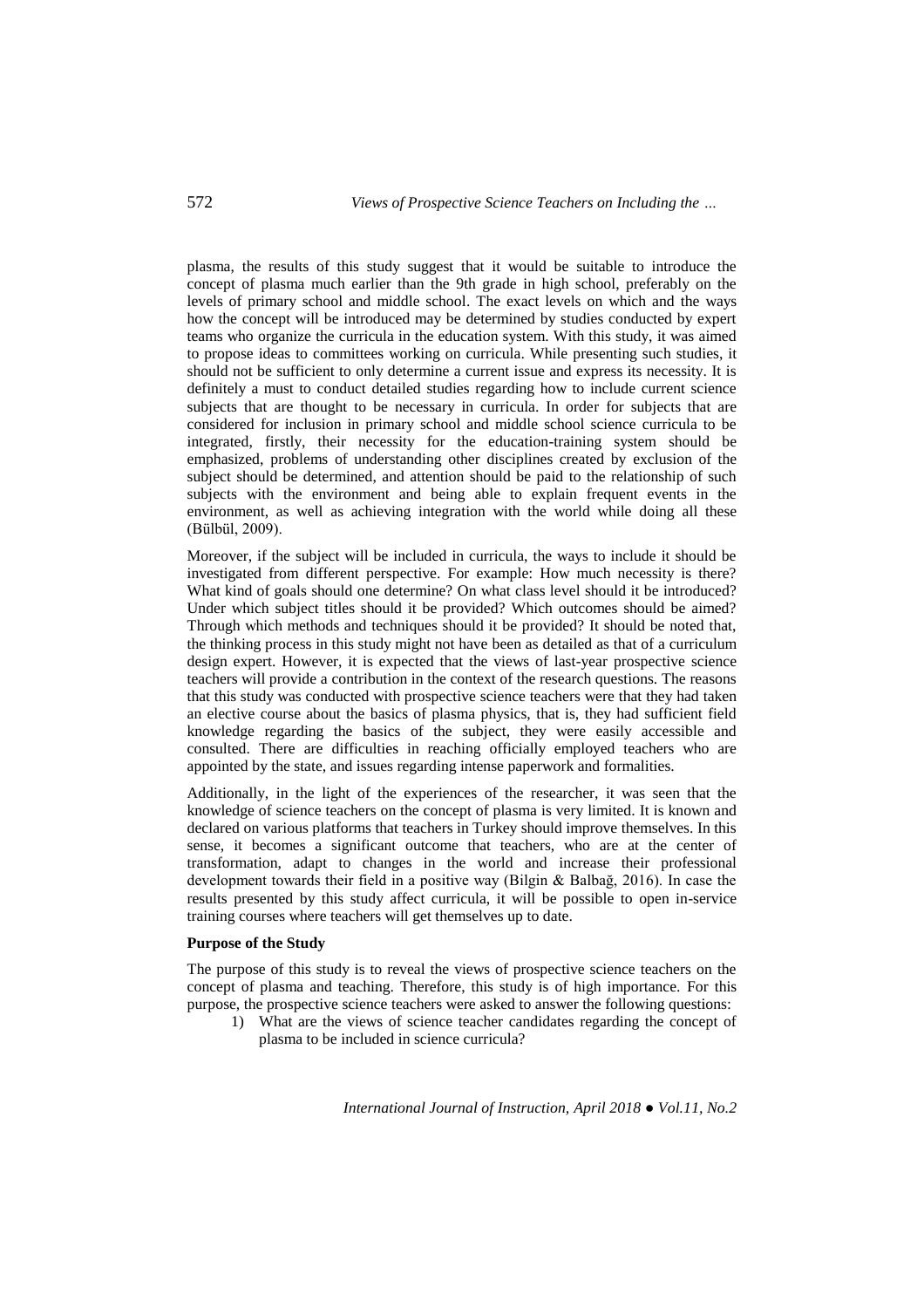- 2) What are the views of science teacher candidates regarding the realization of plasma concept teaching?
- 3) What are the views of prospective science teachers on evaluating plasma concept teaching?

#### **METHOD**

#### **METHOD**

#### **Research Design**

The study used a phenomenology design as a qualitative research method. Phenomenology studies aim to reveal and interpret individual perceptions regarding a phenomenon (Yıldırım & Şimşek, 2008). The fact that this study is deeply examined is the experiences of teacher candidates towards plasma. In other words, it is defined as perceptions about a concept or a fact in the lives of individuals (Creswell, 1998). It is stated that the phenomena can be confronted in various forms, such as events, experiences, perceptions, orientations, concepts and situations in the world we live in. (Yıldırım & Şimşek, 2008).

# **Participants**

The participants of the study consisted of a total of 35 prospective science teachers who were in their 4th year at a Faculty of Education of a state university in Turkey in the academic year of 2016-2017. The participants were selected by the method of criterion sampling. As the participants had taken the elective course on Plasma Physics and Technologies and attended teaching internships regarding their fields in school environments, the selection criterion was determined as having observed the contents and applications in science curricula. The main reason for determining this criterion was the aim for prospective teachers who had field knowledge regarding the subject of basics of plasma and opinions about existing practices and programs. Characteristics of the participants are given in Table 1.

| Prospective     | <b>Sex</b> | Class Level | Success Level in the Plasma Physics and |  |
|-----------------|------------|-------------|-----------------------------------------|--|
| Teacher         |            |             | Technologies Course (over 100 points)   |  |
| T <sub>1</sub>  | Male       | 4th Year    | 84                                      |  |
| T <sub>2</sub>  | Female     | 4th Year    | 81                                      |  |
| T <sub>3</sub>  | Female     | 4th Year    | 90                                      |  |
| T <sub>4</sub>  | Female     | 4th Year    | 92                                      |  |
| T <sub>5</sub>  | Female     | 4th Year    | 73                                      |  |
| T <sub>6</sub>  | Female     | 4th Year    | 95                                      |  |
| T7              | Female     | 4th Year    | 76                                      |  |
| T <sub>8</sub>  | Female     | 4th Year    | 63                                      |  |
| T <sub>9</sub>  | Female     | 4th Year    | 84                                      |  |
| T <sub>10</sub> | Female     | 4th Year    | 78                                      |  |
| T <sub>11</sub> | Female     | 4th Year    | 86                                      |  |
| T <sub>12</sub> | Female     | 4th Year    | 61                                      |  |
| T <sub>13</sub> | Female     | 4th Year    | 72                                      |  |

Table 1

Characteristics of the Participants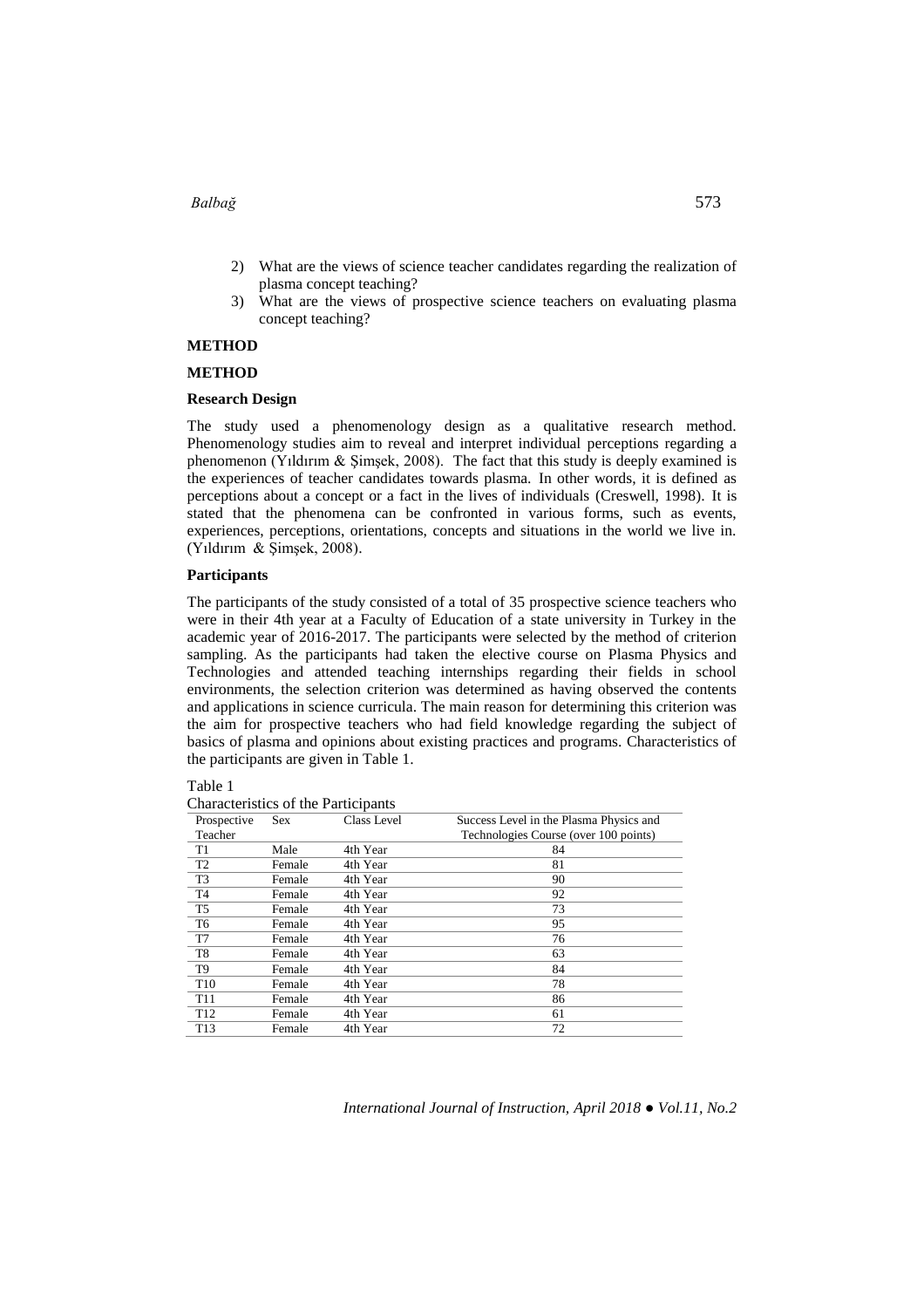| T <sub>14</sub> | Female | 4th Year | 81 |
|-----------------|--------|----------|----|
| T <sub>15</sub> | Male   | 4th Year | 73 |
| T <sub>16</sub> | Female | 4th Year | 76 |
| T <sub>17</sub> | Male   | 4th Year | 76 |
| T18             | Female | 4th Year | 61 |
| T <sub>19</sub> | Female | 4th Year | 68 |
| <b>T20</b>      | Female | 4th Year | 82 |
| T <sub>21</sub> | Male   | 4th Year | 59 |
| T <sub>22</sub> | Female | 4th Year | 65 |
| T <sub>23</sub> | Female | 4th Year | 96 |
| T <sub>24</sub> | Female | 4th Year | 89 |
| T <sub>25</sub> | Female | 4th Year | 64 |
| T <sub>26</sub> | Female | 4th Year | 66 |
| T <sub>27</sub> | Female | 4th Year | 71 |
| T28             | Female | 4th Year | 74 |
| T <sub>29</sub> | Female | 4th Year | 93 |
| <b>T30</b>      | Female | 4th Year | 79 |
| T31             | Female | 4th Year | 89 |
| T32             | Female | 4th Year | 85 |
| T33             | Male   | 4th Year | 95 |
| T34             | Female | 4th Year | 84 |
| T35             | Female | 4th Year | 87 |

As seen in Table 1, 5 of the participants were male, while the other 30 were female. All 35 participants were 4th-year students; they had taken part in teaching internships and taken the elective course on plasma physics and technologies by the spring semester of the academic year of 2016-2017. It may be seen that they had high success levels in the course.

#### **Data Collection**

The data were collected by an open-ended questionnaire form developed by the researcher as a semi-structured interview tool. Rubin (1983) classified interviews in four types as fixed format interviews, open-ended interviews, open-ended sensitizer interviews and open-ended in-depth interviews. The second type of interviews, "open ended interviews," resembles structured interviews in terms of method and content. In open-ended interviews, there is a set of standard questions and the interviewee is free to answer these questions in a way they like and subjectively (Yıldırım & Şimşek, 2008). The open-ended questionnaire used in the study consisted of two parts. The first part comprised questions on the participants' sex, whether they took the teaching internship course or not, whether they took the plasma physics and technologies elective course or not, and their success levels. The second part included questions for determining their views on inclusion of the concept of plasma in science curricula.

#### **Data Analysis**

The data of the study were analyzed using the techniques of descriptive analysis. The purpose of descriptive analysis is to present the obtained findings to the reader in an organized and interpreted way (Yıldırım & Şimşek, 2008). Firstly, the data that are obtained with this purpose are described in a logical and comprehensible way. Then,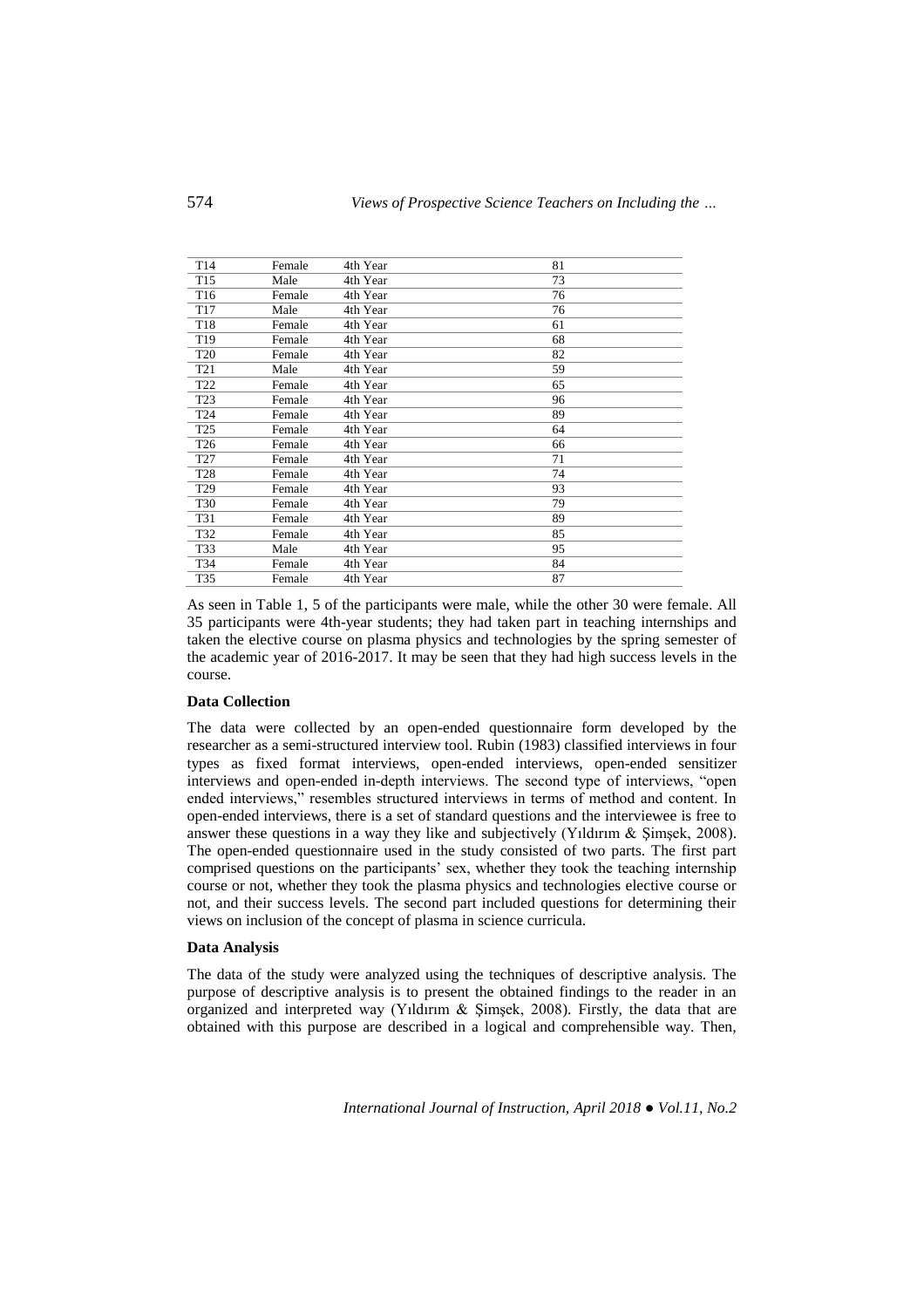these descriptions are interpreted, causality relationships are examined, and a set of results is reached. Within this context, firstly the open-ended questionnaire responses were checked, and empty forms were removed. The questionnaire forms were then numbered. While analyzing the data of the study, the themes were formed based on the questions. In this context, the data obtained for each question were analyzed, and raw codes were derived. Categories were created by relating the obtained codes amongst each other. The researcher carried out the process of deriving the codes and forming the categories by receiving help from other researchers who are experts on this topic in a discussion setting. Necessary adjustments and relations were carried out together, and the themes took their final form.

In the research, qualitative data collection tools have been used for credibility, transferability, consistency and verifiability criteria for collected data. In this study, expert opinion and participant questionnaires were applied in the development of data collection tools and analysis of data to ensure credibility. In order to ensure the consistency and verifiability of the study, it was presented to experts in all processes from the preparation of data collection tools to the analysis. As a result of the discussions with the experts, the themes and codes have been given final forms. In addition, the researchers worked simultaneously with other researchers at all stages from the preparation of the data collection tools to the interpretation and reporting of the findings, and the data were analyzed separately and feedback and corrections were made.

#### **FINDINGS**

According to the findings obtained in the study, inclusion of the concept of plasma in science curricula had dimensions of "class level", "outcomes", "content", "learningteaching process" and "measurement-assessment process".

# **Findings on Class Level**

The views of the participants on the class levels of including the concept of plasma in science curricula are given in Figure 1.



Figure 1

Views of the prospective teachers on the class levels on which they thought the concept of plasma should be included in science curricula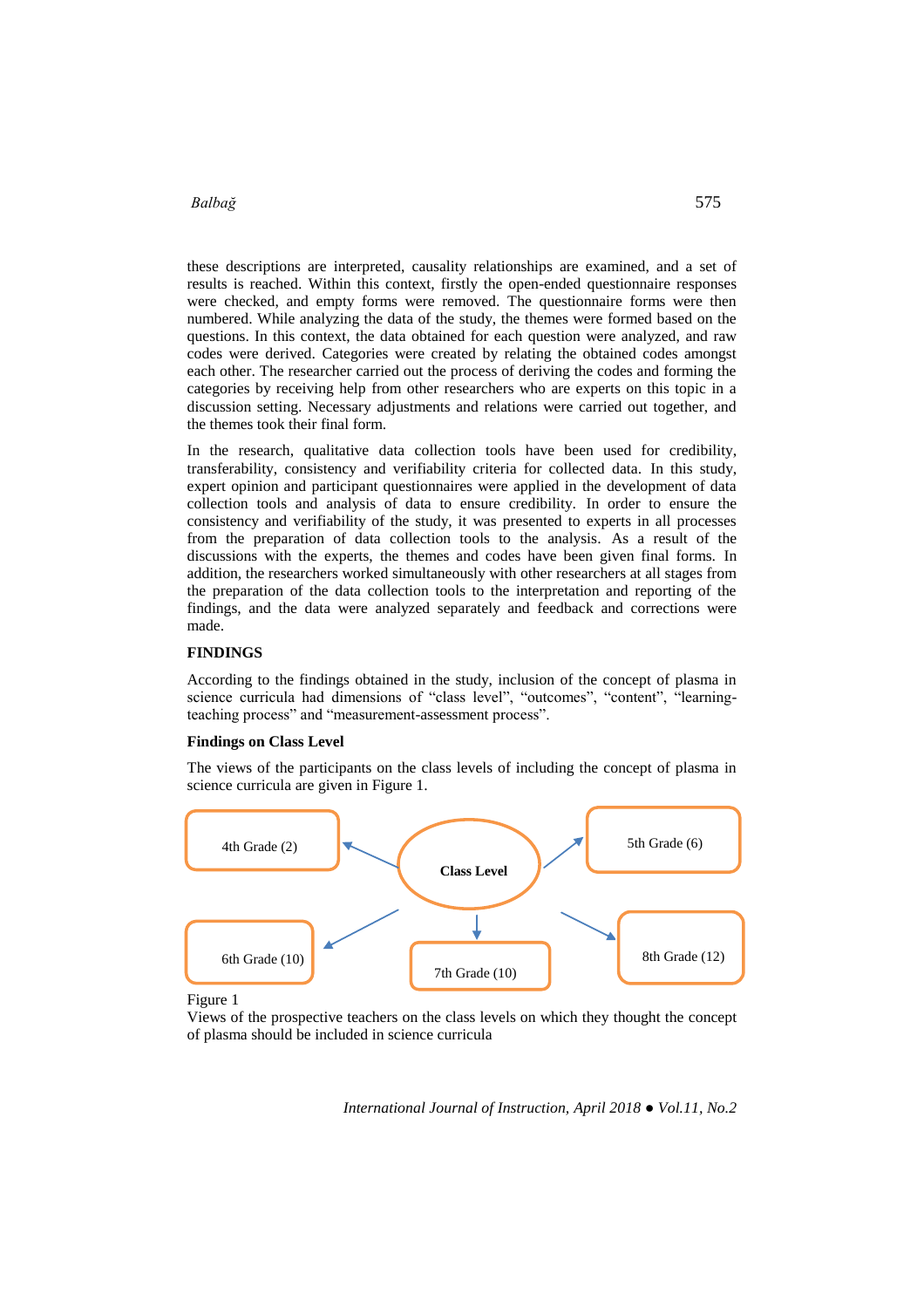As seen in Figure 1, the participants provided different views on the class levels on which the concept of plasma should be included in science curricula. Most of the participants stated that the concept of plasma should be included in 6th, 7th and 8thgrade science curricula. T3, who thought that it should be included in 5th, 6th and 8thgrade curricula explained their opinions as 'the concept of plasma should definitely be mentioned while discussing the subject of states of matter. Examples should be provided. This should happen around 5th and 6th grades. Here, students should be encouraged to develop a sense of curiosity and challenge their imagination' and added, 'it would be appropriate to teach the subject of plasma in the 8th grade in more detail. I think, this way, talking about the structure of plasma would appeal to their levels of comprehension and perception.' The views of T3 may be interpreted as that they thought a sense of plasma should be provided to students in the 5th and 6th grades, while the subject should be taught in more detail in further grades. T10 explained their view that the subject should be included in 8th grade curricula as 'plasma is an abstract concept and even families do not have an idea about it. This is why the 6th and 7th grades are not suitable for it. The subject would be more lasting and easily comprehensible if it is included in the 8th grade.'

According to T10, plasma is an abstract concept and it should be included in curricula when students transition to their developmental period of abstract operation. T14 provided their views as 'it should be taught on the class level where the concepts of astronomy and universe are introduced. It should be taught in the 5th, 6th, 7th and 8th grades under different subject titles in each grade by increasing the level in grades that include units related to astronomy and getting deeper into the subject.' T14's views may be interpreted as they thought the subject should be taught in every grade from the 5th grade to the 8th grade in a spiral schedule where the concepts of astronomy and universe are provided. T17 stated that the subject of plasma should be taught in the 5th grade and said, 'the most important contribution of introducing students to plasma in the 5th grade would be that it provides familiarity.' T23 stated that 'it should be taught in the 8th grade, because states of matter, changes of state and different behaviours of particles of matter in different states are subject that are taught in the 6th grade. They learn about concepts like elements and compounds in the 7th grade. I think they should be introduced it in the 8th grade before they go to high school and learn about the issues about this state.' T25 explained their view that it should be taught in the 4th grade as 'the concept of plasma, which is a state of matter, should be included in curricula where other states of matter (solid-liquid-gas) are taught. The plasma state of matter is more abstract in comparison to the other states.' T31, who thought that plasma should be introduced in the 7th grade, expressed this view as 'students see plasma which constitutes 99% of the universe in every part of their lives. Thus, it is necessary to raise this awareness at an early age. This is because the earlier it is taught, the further their skills of inquiring upon the universe will be developed.'

# **Findings on Outcomes**

The views of the participants on the targeted outcomes of the concept of plasma that they thought should be included in science curricula are shown in Figure 2.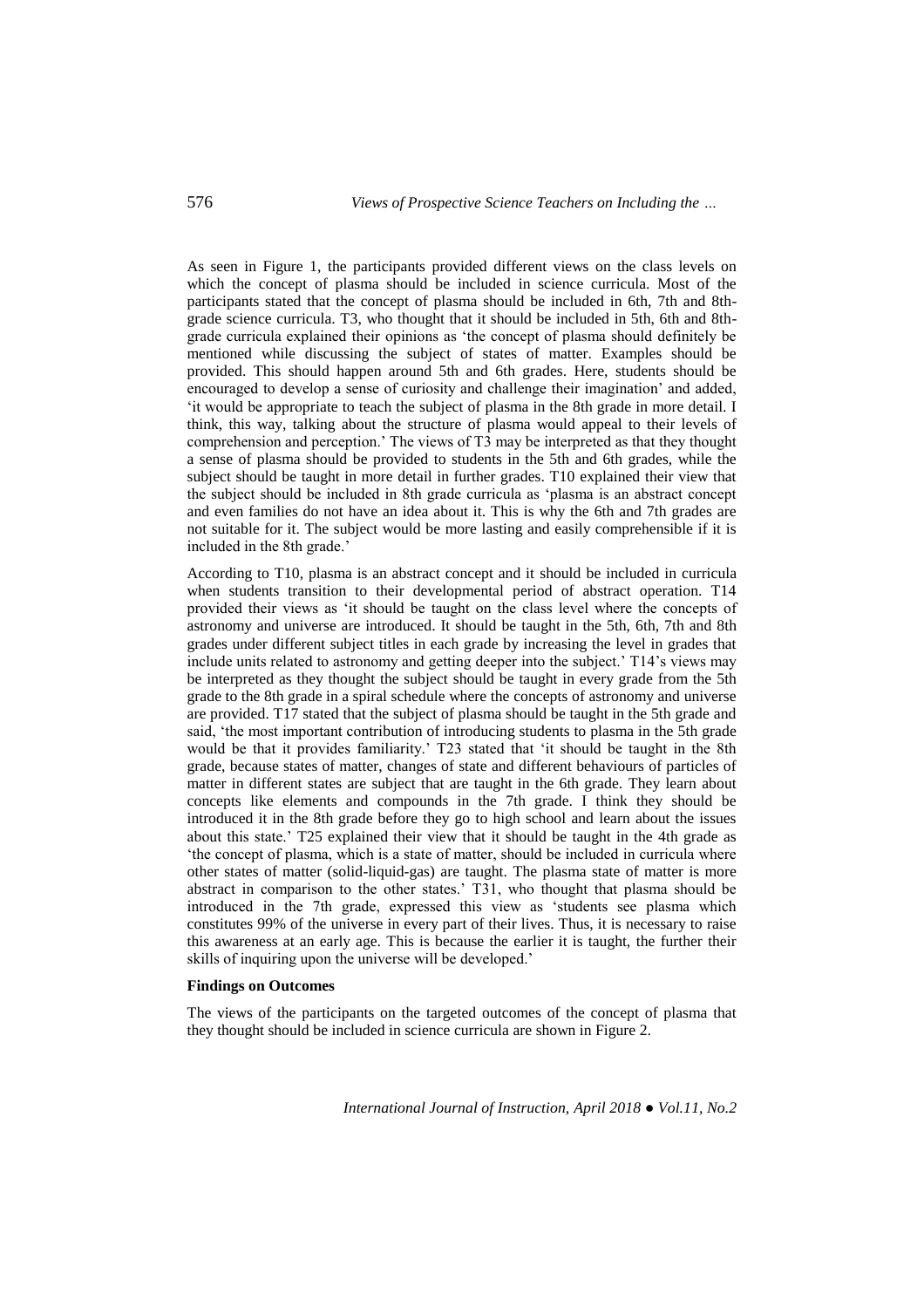

Figure 2

Vie Views of the prospective teachers on the targeted outcomes of the concept of plasma that they thought should be included in science curricula

As seen in Figure 2, the participants categorized the targeted outcomes of the concept of plasma that they thought should be included in science curricula in 4 dimensions. These were definition, classification, association with daily life and association with the other states of matter. T3 thought that the targeted outcomes in teaching plasma should be 'defines plasma, states the characteristics of plasma, states the difference between plasma and gasses, comments on the history of plasma, classifies natural and artificial plasmas.' T7 thought these should be 'defines plasma which is a state of matter, states the particles found in plasma, provides examples of plasma from daily life, compares plasma to the other states of matter.' T28 listed these outcomes as 'explains that it is a state of matter other than the solid-liquid-gas states, knows that 99% of the universe is in a plasma state, predicts that many forms of matter that cannot be defined as solid-liquidgas might be plasma.' The views of the participants on the targeted outcomes of teaching plasma suggest that, in general, they thought outcomes related to definition, classification, association with daily life and association with the other states of matter should be included.

Considering the views of the teachers on class levels, in general, they though the concept of plasma should be introduced to some extent in 4th-6th grade curricula, and it should be included in 7th and 8th grade curricula in more detail.

#### **Findings on Content**

The views of the participants on the content are given in Figure 3.



Views of the prospective teachers on the content of the concept of plasma that they thought should be taught in science curricula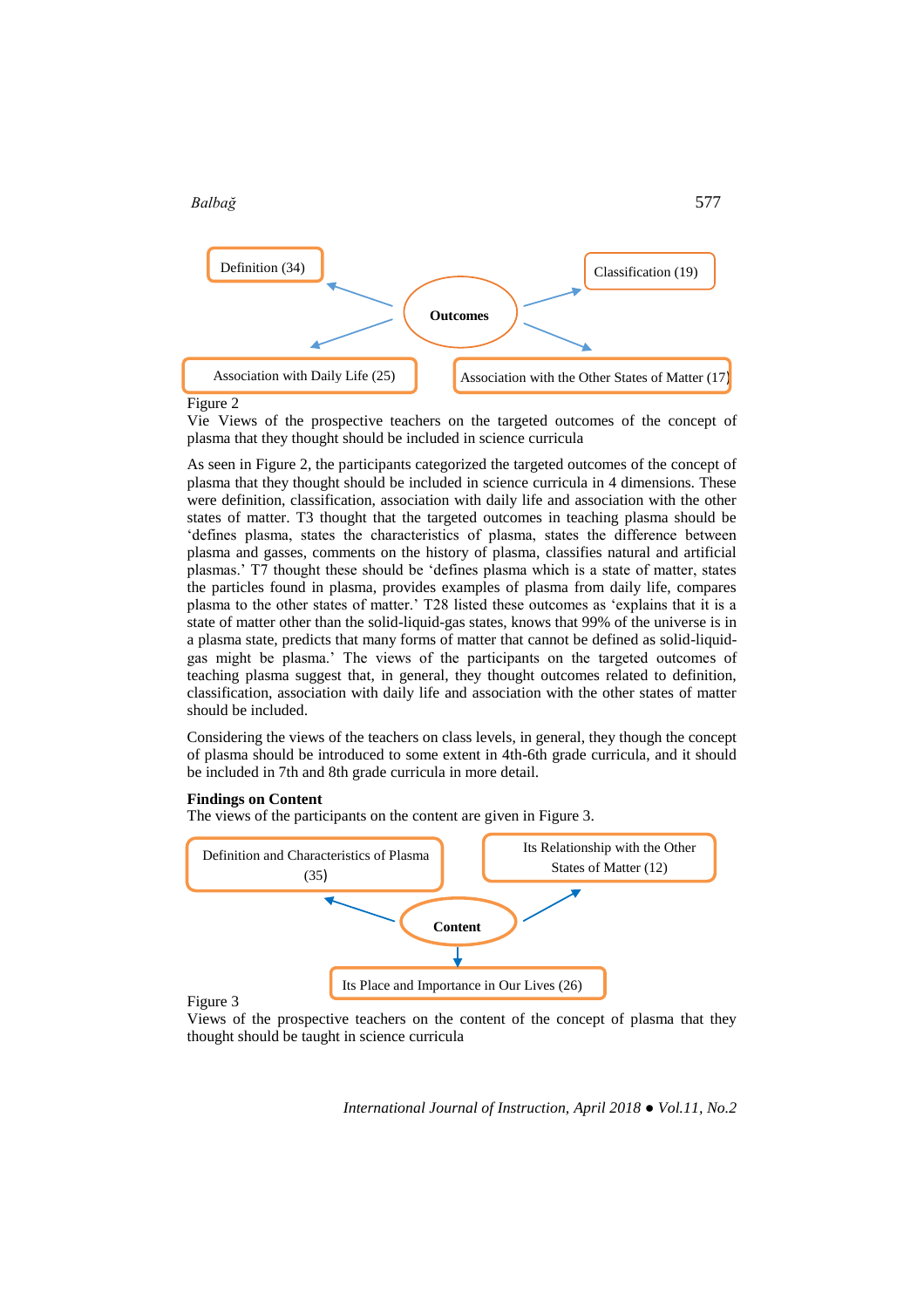As seen in Figure 3, the participants categorized the content of the concept of plasma that they thought should be included in science curricula in 3 dimensions. These were the definition and characteristics of plasma, its relationship with the other states of matter and its place and importance in our lives. T1 thought that the content to be provided while teaching plasma should include 'the definition of plasma, examples of plasma in the world and the universe, differences between gases and plasma, particles constituting plasma and usage areas of plasma.' T8 stated that the content should include 'a general outlook of the states of matter, plasma as the fourth state of matter, natural and artificial plasmas.' T17 thought that 'initial subject titles should be attentiongrabbing things such as: Are there only three states of matter? Is it a gas or something else? A transition may be made into plasma from here. As plasma is a difficult but fun subject, we should make the titles interesting and entertaining, too. The concept of plasma may be explained shortly in the 5th grade, and examples may be provided. More details may be provided in further grades.' T19 said, 'the content should include: What is plasma? What are its place and importance in our lives? What are its usage areas? What are the natural sources of plasma around us? What is the position of plasma in today's technology?' T33 thought the content should include 'the fourth state of matter: plasma, let us know about plasma, types of plasma, natural plasma, artificial plasma, and usage areas of plasma.' T35 said the content should include 'how many states of matter are there? What is plasma? Natural and artificial plasmas, plasma in our lives.'

#### **Findings on the Teaching-Learning Process**

The views of the participants on the teaching-learning process are given in Figure 4.



Figure 4

Views of the prospective teachers on the teaching-learning process of the concept of plasma to be included in science curricula

As seen in Figure 4, the participants categorized the teaching-learning process of the concept of plasma that they thought should be included in science curricula in 3 dimensions. These were teacher-centered applications, student-centered applications, and usage of visual and auditory materials. While teacher-centered applications included ordinary lecturing and questions-answers, student-centered teaching methods and techniques included techniques such as group work, concept maps, drama, brainstorming, projects, the snowball technique, and discussions. T1 said, 'while starting the class, to get their attention, the teacher enters the classroom with a material based on celestial bodies and stars in the universe. They apply the question-answer technique and test the students' readiness and preliminary knowledge. Videos related to the subject of plasma are displayed by using the computer-assisted teaching technique. As it is dangerous for students, the demonstration experiment technique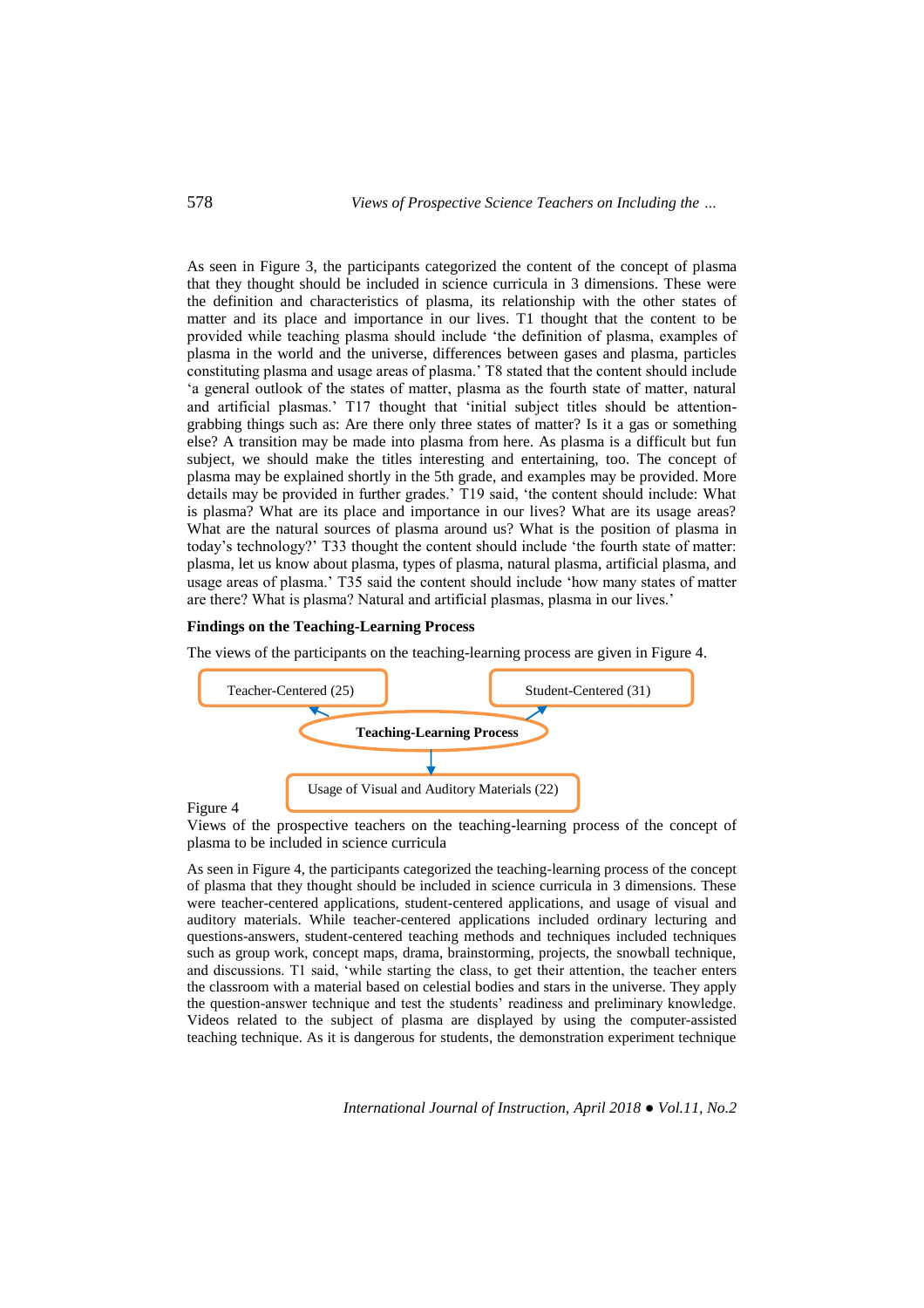is used.' T4 stated that methods of presentation and discovery, and the theory of multiple intelligences may be used as teaching methods in the teaching-learning process. T14 stated that the teaching-learning process should be different for different class levels, photographs may be very effective for the 6th grades and therefore posters may be prepared; experiments may be included in the 7th grade, while the 8th grade may include going into the details of interesting subjects that are photographable and such as the Aurora Polaris, fluorescent and neon lamps, lightning, thunder and candle flames, as well as asking students to prepare presentations or posters under supervision of the teacher. T15 said, 'Students are not provided with more information on this topic. While teaching it, I would use visuals and materials, rather than ordinary presentation. I would firstly ask students to do some research on the subject and come back later. In the next class hour, I would start with posters I have prepared and a slideshow with a visual focus. I would continue the process with the help of questions-answers and little clues on the posters.' T17 said, 'This is the most difficult process because the subject is very heavy. We can demonstrate it using tangible, daily-life examples instead of abstract concepts. We can point to the sun when we are in class and ask about its state. This way, we can use a material to get attention. We can then teach the subject based on their levels. We can make an experiment for the children after teaching the subject and try to make it more lasting. Later, we can keep the subject fresh in their minds by questions-answers in every class. We can assign homework for them to prepare materials at home and have them draw examples of plasma in the nature.' T23 stated that the teachinglearning process may be carried out by means of story-telling and discovery: 'On the board, the teacher hangs pictures that might be examples of the solid, liquid, gas and plasma states of matter. They ask their students to categorize these in order. While they are categorizing, the teacher asks based on which characteristic of the thing in the picture they are making this categorization, and why they did so. The pictures would include examples of plasma such as the sun, stars, lightning, thunder, candle flames, neon lamps. Students might not be able to categorize these based on their preliminary knowledge. The students are asked why these pictures may be different from others and they are told to discuss in groups. The responses of the groups are written on the board.' T35 said, 'A plasma experiment is performed in the laboratory for students to see the state of plasma with their own eyes, believe it and identify it. It is ensured that students observe the experiment in a safe way.'

#### **Findings on the Measurement-Assessment Process**

The views of the participants on the measurement-assessment process are given in Figure 5.



Figure 5

Views of the prospective science teachers on the measurement-assessment process to be employed in teaching the concept of plasma in science curricula

As seen in Figure 5, the participants categorized the measurement-assessment process of teaching the concept of plasma that they thought should be included in science curricula in 2 dimensions. These were traditional measurement-assessment and alternative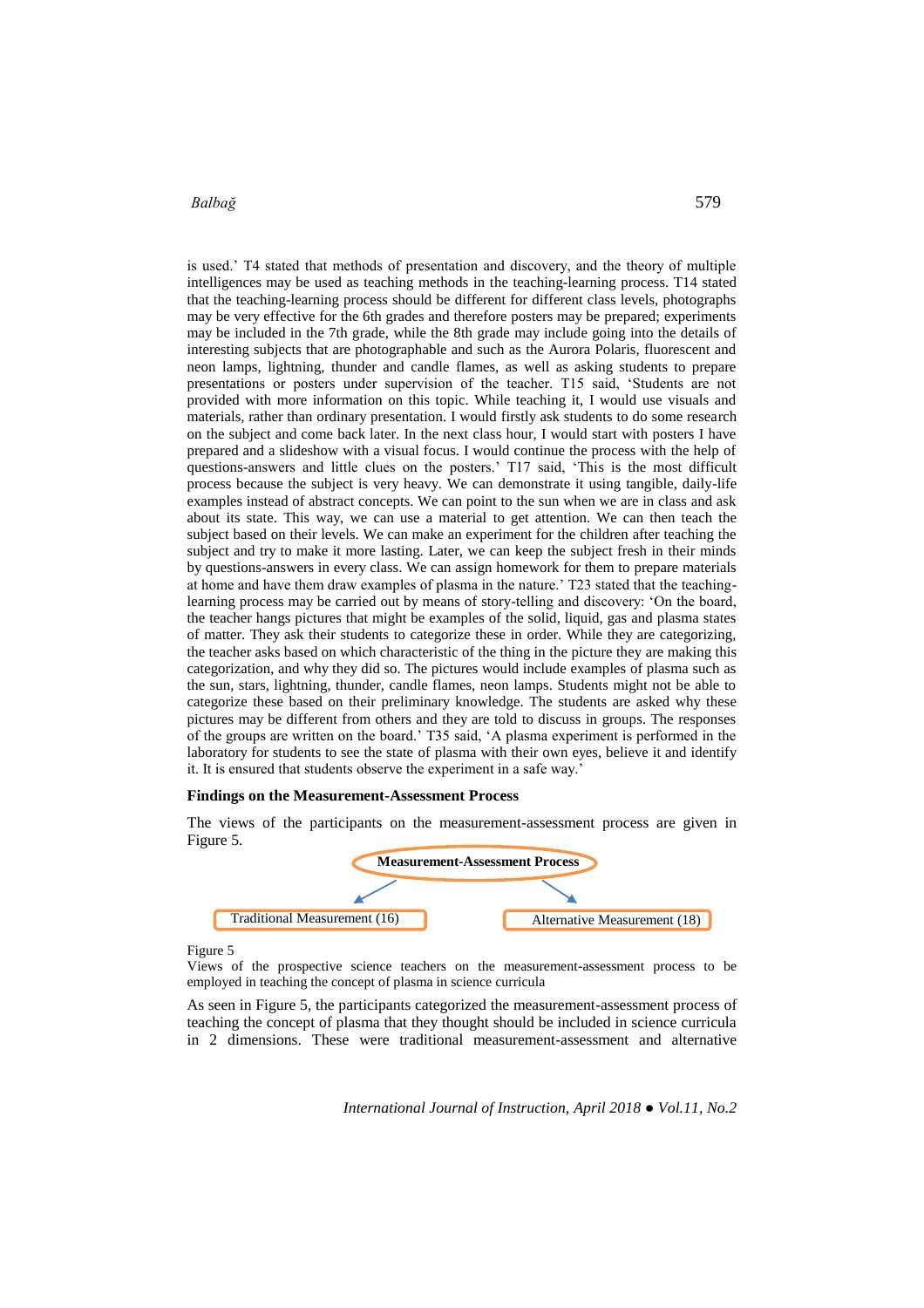measurement-assessment. While the participants categorized the traditional measurement-assessment process as questions-answers, open-ended, multiple-choice, short-answer questions, filling in the blanks and true-false tests, they considered the alternative measurement-assessment process to include discussion-debate, games, performance assignments, mind maps, project and research assignments, brainstorming, the snowball method, diagnostic tree and word association tests. T1 stated that 'Information on what is learnt is gathered by applying a questionnaire. Students' interests and attitudes towards the subject of plasma are assessed by a grading key. Their levels of knowledge are measured using the technique of discussion or debate. Misinformation is met with clues and feedback.' T7 said, 'I would make an assessment using multiple-choice questions, concept and mind maps at the end of teaching the subject and use open-ended questions in the process. At the end of the process, I would carry out a success-improving assessment process with measurement tool that would increase the creative thinking skills of students by considering individual differences.' T19 explained their opinion as 'Measurement-assessment could be performed by assigning research on places where plasmas are used in today's technology, giving research project homework and supporting these by presentation.' T21 responded as 'For measurement-assessment, performance assignments may be provided for getting more output from students. Examination questions should be open-ended, fill-in-theblanks, multiple-choice and true-false questions.' T35 said, 'At the end of the class, students are given paper balls including intertwined questions previously prepared by the teacher (the snowball technique). Students throw this ball at each other, and the one who catches the ball answers a question. This way, the teacher understands whether students comprehended the subject or not.'

# **DISCUSSION AND CONCLUSION**

The main philosophy of the education system in Turkey is based on making knowledge meaningful and experiential for the individual, instead of assessing the individual's level of knowledge (Turkish Ministry of National Education (MEB), 2017). From here, it is highly important that the concept of plasma and education on plasma are introduced to students on the levels of primary school and middle school, it is achieved that this concept is established in the minds of students, and students are able to correctly identify the contents around them related to the concept of plasma. This is why the purpose of this study was to investigate where and how the concept of plasma should be included in science curricula. It is believed that students perceive the concept of plasma as abstract as they cannot visualize it in their minds. It was seen that, even though their numbers were low, some prospective teachers included in the study still perceived this concept as an abstract one despite having received training on the subject. The reason for this might be not the inadequacy of the education they received about the concept of plasma, but that they were not completely sure of what is abstract and what is not, or that they could not form the concept in their minds or that they formed it too late. Even this result reveals the necessity of providing students with tangible examples in teaching this concept at early ages in order to establish development of the concept of plasma in their minds.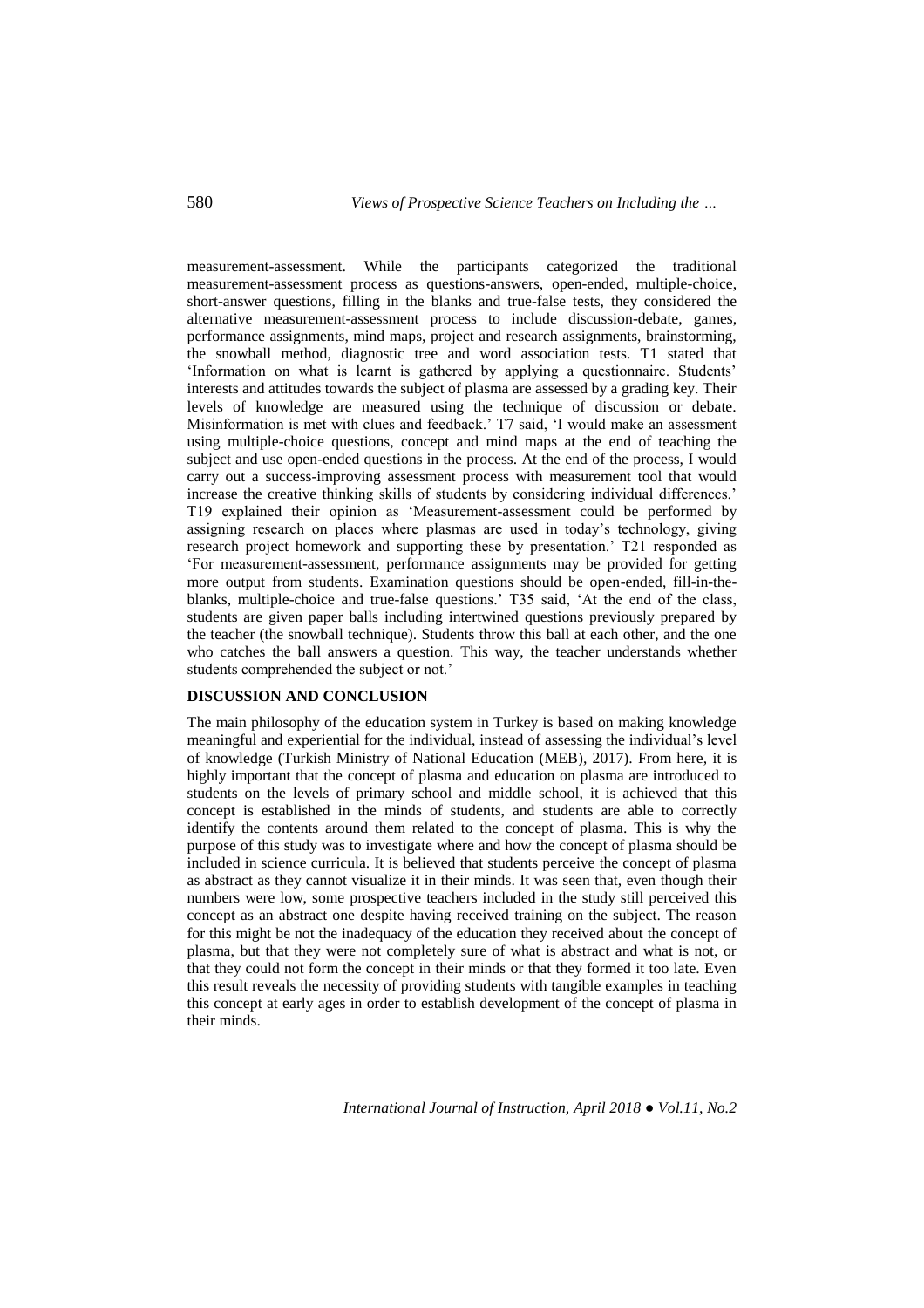According to the results of the study, it was seen that the prospective science teachers provided views on inclusion of the concept of plasma in science curricula on different class levels (4-5-6-7-8th grades). The mostly stated that it should be included in the 6th, 7th and 8th grades. It was seen that, in general, the participants thought it would be suitable to introduce the concept in lower levels such as the 4th to 6th grades and more detail should be provided in further levels such as the 7th and 8th grades. Bülbül (2009) reported that the concept of plasma may be introduced on the level of primary education by considering the cognitive levels of students and provided examples of how it might be taught on this level. This result agrees with the results of this study.

The participants categorized the targeted outcomes that they thought should be included in science curricula while teaching the concept of plasma in four dimensions. These were, definition, classification, association with daily life and association with the other states of matter. Nevertheless, considering that the targeted outcomes of MEB in the science curriculum of 2017 that include "classifies matter around based on its state, provides examples from daily life but does not mention their structure (viscosity, distance between particles, etc.)" only refer to the states of solid-liquid-gas and their daily life examples, this study shows that the concept of plasma and its daily life examples may be introduced for the students. Examples may include the sun, the stars, lightning, thunder and flames, which students always see. It may also be seen that there are targeted outcomes as "compares the basic characteristics about the states of matter. Particular and cavernous structure is not introduced. Provides examples of different states of the same matter" in the field of Characteristics of Matter / Matter and Its Nature in the fourth unit of the fourth-grade curriculum, and these outcomes included the solid, liquid and gas states of matter only. Here, what is meant by a basic characteristic is whether or not the substance has a certain shape and volume. At this point, it may be stated that plasmas do not have a certain shape or volume. Again, it is seen that there is the targeted outcome of "explains the characteristics of the sun" within the subject of the Sun, the Earth and the Moon / the Earth and the Universe included in the first unit of the fifth grade. Accordingly, considering that the sun is a plasma and it is related to astronomy, learning this subject field is dependent on the contribution of the concept of plasma. Again, it may be seen that there is an outcome of "makes inferences on the possibility that matter may change states due to heat based on the data they obtain through experiments" in the subject field of Matter and Change / Matter and Its Nature. Here, children may be shown the flame of a stove and told that this flame is a more energetic form of gas, that is, plasma. Actually, replacing the term "due to heat" with "due to energy" here may facilitate better expression of the term plasma. Meanwhile, the fourth state of matter, plasma, may be demonstrated by an experiment using a Geissler Tube, which is included in experiments sets especially in middle school. It is seen that the subject field of Matter and Heat / Matter and Its Nature in the fourth unit of the sixth-grade curriculum has the targeted outcomes of 'states that matter has a particular, cavernous and dynamic structure, mentions the concepts of vibration, shifting and rotation in relation to the dynamic structure, makes comparisons on how the distance among particles and the motility of particles change based on the change in the state of matter' and it is shown that the particular, cavernous and mobile structural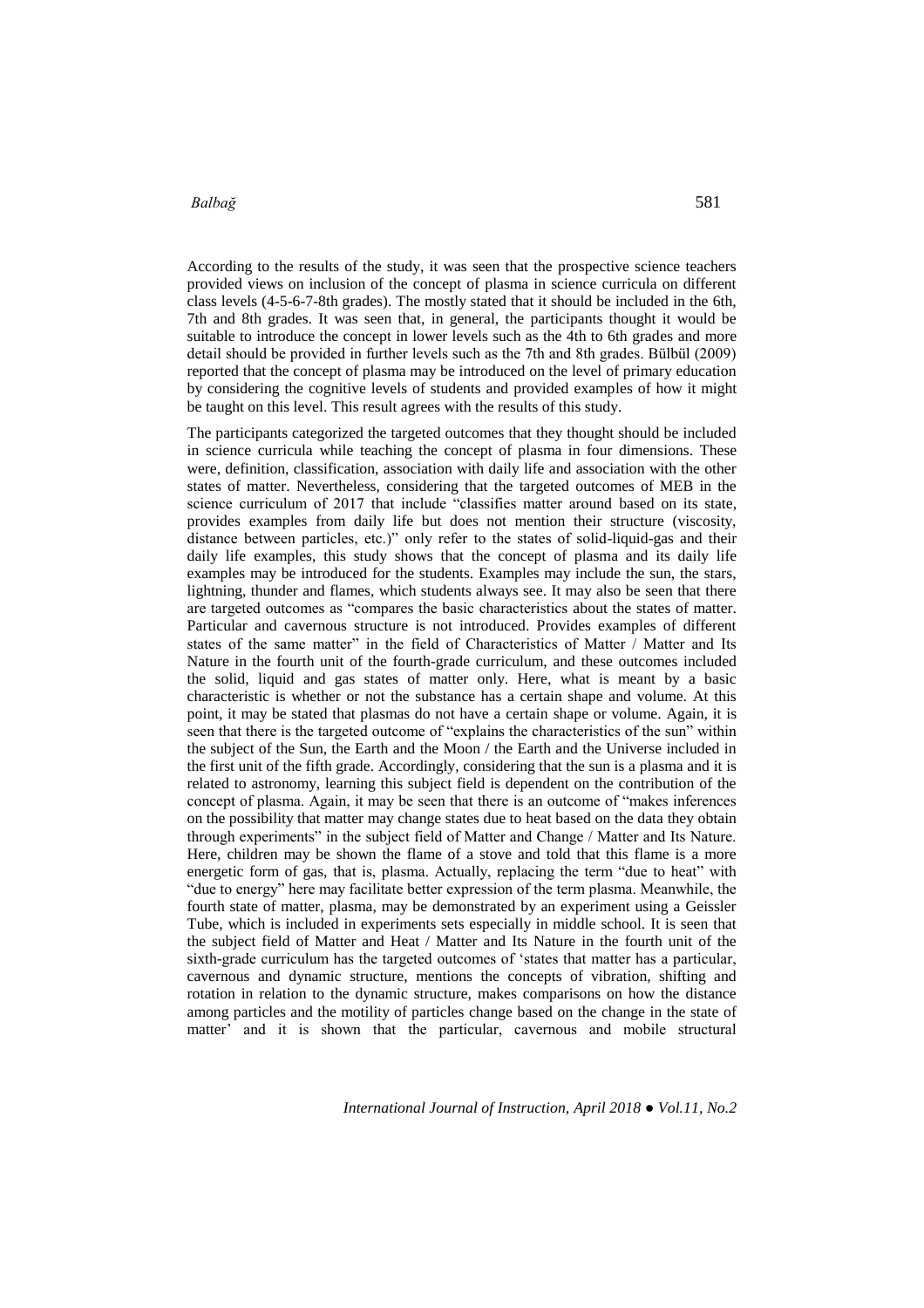characteristics are given in the sense of the states of the matter as solid, liquid and gas. Here, it may be stated that the fourth state of matter is a state of gas that has more energy, the interaction among its particles is high, and therefore, the particles will have a collective response to the influences coming from outside. It may be stated that plasmas have a fluid and cavernous structure, and they perform movements of rotation, shifting and vibration. Considering that the star that is referred to in the targeted outcome of the subject field of the Solar System and Beyond / the Earth and the Universe in the first unit of the second grade as 'notices the star formation process. Mentions the concept of being nebular, explains the concept of stars and talks about types of stars' is a plasma and it is related to astronomy, it is needed to teach the concept of plasma in order for this field to be taught better. Additionally, it is seen that the concept of ionization is taught to students in the seventh grade. The fact that a simple definition of plasma is "the ionized state of gas" will make it easier to identify the concept of plasma.

The participants categorized the content of the concept of plasma that they though should be included in science curricula in three dimensions. These were the definition and characteristics of plasma, its relationship with the other states of matter, and its place and importance in our lives. If the science course is considered in terms of its content for MEB (2017) it is seen that the course is provided as a requirement of the spiral program from the third grade to the eighth grade. In this program, the subjects of the solid-liquid-gas states of matter are also presented in an equivalent format in terms of the concept of plasma's definition and characteristics, and its relationships with the other states of matter, as well as its place and importance in our lives. This is why the concept of plasma may be included in primary school and middle school science curricula with its definition and characteristic, its relationship with the other states of matter, and it place and importance in our lives. Another factor that needs to be accounted for here is that the word plasma has an unfamiliar tone in children. Children may experience issues when they hear this unfamiliar word for the first time. This is why it is important to express the concept of plasma by simplification for students' familiarization with the concept. For example, this may be explained as 'the universe consisted from the beginning of four elements of nature. These were earth, water, air and fire. Earth is the universe's solid state, water is its liquid state, air is its gas state and fire is its plasma state.' Additionally, students may be told that the word plasma is a new word that has been used in the last fifty-sixty years and it may be ensured for them to understand the subject better.

The participants categorized the teaching-learning process of the concept of plasma that they thought should be included in science curricula in three dimensions. These were teacher-centered applications, student-centered applications and usage of visual and auditory materials. While the mentioned teacher-centered applications included ordinary lecturing and questions-answers, the student-centered techniques included methods such as experimentation, group work, concept maps, drama, brainstorming, projects, the snowball technique and discussions. According to MEB (2017), a comprehensive approach was adapted in the science curricula in terms of teaching-learning theories and practices, and in general, it was accepted that the student is responsible for learning, their active participation in the learning process is assured, and a learning strategy of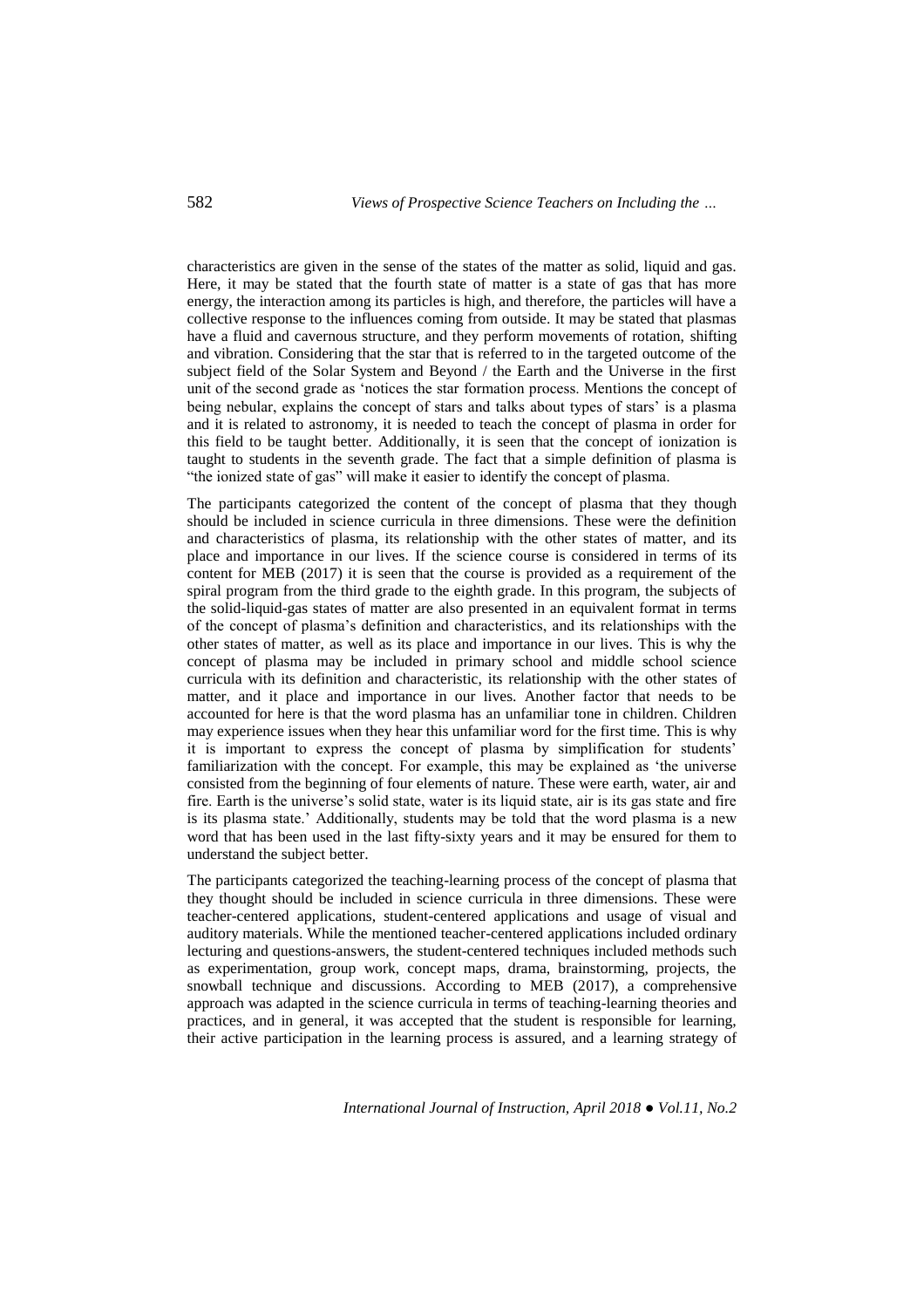transferring knowledge is adopted. It is recommended that, as much as possible, performances expected from students such as project development, model and product creation, product introduction, etc. are carried out in the classroom and under supervision of the teacher. It is expected that activities are carried out in the school environment with their peers.

The participants categorized the process of measurement-assessment of teaching the concept of plasma that to be included in science curricula in two dimensions. These were traditional measurement-assessment and alternative measurement-assessment. While the participants categorized traditional measurement-assessment processes as question-answer, open-ended, multiple-choice, short-answer questions, they stated alternative measurement-assessment to include discussion-debate, gameplay, performance assignments, mind maps, project and research assignments, brainstorming, the snowball technique, diagnostic tree and word association tests. According to MEB (2017), the measurement and assessment approach in science curricula not only teaches the targeted outcomes but it also facilitates reaching these for students by their own means. This will not only improve the self-esteem and self-regulation of students, but it will clear their way for learning. Furthermore, the student should focus on, firstly, verbally, and then, in a written way, to assess themselves regarding their learning process, performance, and production. As in all other studies, individual factors should be considered with great care and attention in measurement and assessment processes. In this sense, the results of the study agree with the principles set forth by MEB in 2017.

As there were not many studies in the literature related to the purpose of this study, the findings were mostly interpreted and discussed in the context of science curricula. For this reason, researchers need to work on teaching the concept of plasma. Researchers should also consider cognitive development of children when performing these studies. Thus, program specialists can also study the results of these surveys and conduct infrastructure studies to include the concept of plasma in primary and secondary school programs.

#### **SUGGESTIONS**

• The concept of plasma, the fourth state of matter, may be taught on levels of primary school and secondary school in connection to the cognitive development levels of students.

• How the concept of plasma will be taught in primary education and secondary school and how it will be included in curricula may be planned in cooperation with curriculum experts. In addition activities may be arranged for teaching the concept of plasma on these levels..

#### **REFERENCES**

Ausubel, D. P. (1963). *The Psychology of Meaningful Verbal Learning.* Grune & Stratton: Newyork.

Başar, V. (1992). Ortaokullar İçin Uygulamalı (Projeli) Fizik (Fen) Öğretimi-Ödevleri-Sergi ve Yarışmaları. MEB Yayınları, İstanbul.